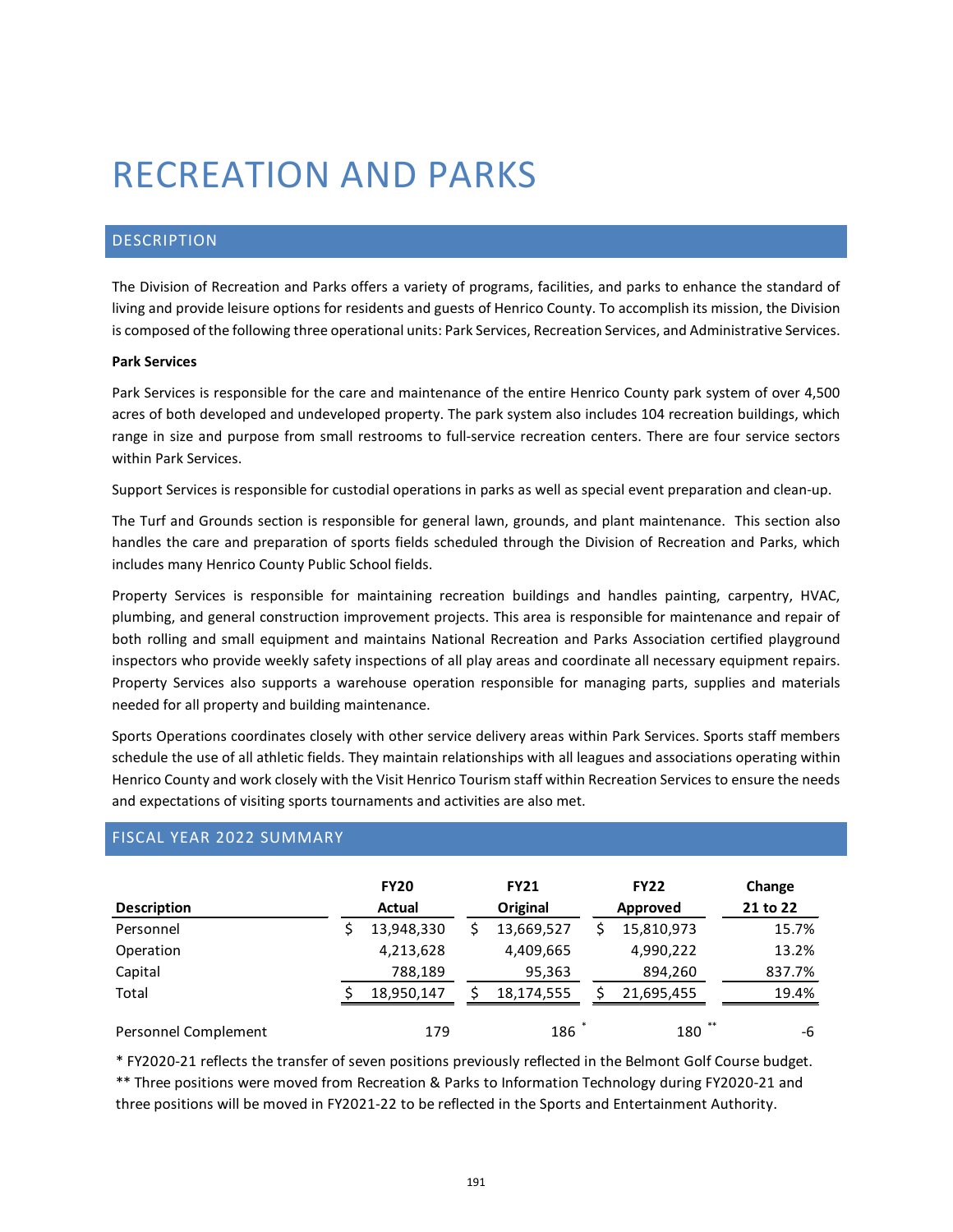## PERFORMANCE MEASURES

| <b>Performance Measures</b>           |             |             |             |          |  |  |  |  |  |  |  |
|---------------------------------------|-------------|-------------|-------------|----------|--|--|--|--|--|--|--|
|                                       |             |             |             | Change   |  |  |  |  |  |  |  |
|                                       | <b>FY20</b> | <b>FY21</b> | <b>FY22</b> | 21 to 22 |  |  |  |  |  |  |  |
| <b>Workload Measures</b>              |             |             |             |          |  |  |  |  |  |  |  |
| Park Visitation                       | 4,091,180   | 4,400,000   | 4,600,000   | 200,000  |  |  |  |  |  |  |  |
| Special Event Attendance              | 24,392      | 15,000      | 35,000      | 20,000   |  |  |  |  |  |  |  |
| <b>Facility Contacts</b>              | 224,507     | 75,000      | 250,000     | 175,000  |  |  |  |  |  |  |  |
| Number of Youth Sports Participants   | 45,000      | 55,000      | 60,000      | 5,000    |  |  |  |  |  |  |  |
| <b>Turf Acres Mowed</b>               | 6,047       | 6,500       | 6,600       | 100      |  |  |  |  |  |  |  |
| Number of General Acres Mowed         | 9,973       | 10,500      | 11,000      | 500      |  |  |  |  |  |  |  |
| Number of Work Orders Processed       | 4,677       | 4,777       | 4,900       | 123      |  |  |  |  |  |  |  |
| Number of Irrigation Sites Maintained | 137         | 138         | 140         | 2        |  |  |  |  |  |  |  |
| Number of Habitable Structures        | 104         | 104         | 104         | 0        |  |  |  |  |  |  |  |
| Number of Historic Sites              | 35          | 35          | 35          | $\Omega$ |  |  |  |  |  |  |  |
| Number of Shelter Reservations        | 1,088       | 693         | 1,250       | 557      |  |  |  |  |  |  |  |
| <b>Effectiveness Measures</b>         |             |             |             |          |  |  |  |  |  |  |  |
| Number of Programs Offered            | 1,229       | 500         | 1,229       | 729      |  |  |  |  |  |  |  |
| Program Attendance                    | 89,228      | 20,000      | 90,000      | 70,000   |  |  |  |  |  |  |  |
| Social Media Followers                | 15,946      | 18,250      | 20,250      | 2,000    |  |  |  |  |  |  |  |

## DESCRIPTION (CONTINUED)

#### **Recreation Services**

Recreation Services creates safe, fun, and affordable recreational opportunities to improve the quality of life for Henrico County citizens. This service area oversees the daily management and operation of all recreation facilities. Employees work in teams across several program focus areas to create offerings that appeal to a diverse range of interests.

Programs are targeted to serve customers of all ages and abilities, including age-appropriate offerings for preschoolers, children, tweens, teens, and adults. Highlights within this area include the long-standing Summer Blast, which offers a free summer camp to residents at various park and school locations throughout Henrico County. There are also nature programs at Three Lakes Nature Center and Aquarium, performing arts programs at the Henrico Theatre, and living history programs at Meadow Farm.

The preservation and interpretation of the history of Henrico County also falls under Recreation Services. Historic program and preservation staff develop and implement preservation and interpretive solutions at 10 historic sites owned and operated by Henrico County. These include Antioch School, Armour House and Gardens, Clarke Palmore Museum, Courtney Road Service Station, Dabbs House Museum, Deep Run Schoolhouse, Dorey Recreation Center, Elko Community Center, Meadow Farm Museum, and Virginia Randolph Museum.

Recreation Services also offers a variety of free public events in the parks for residents to enjoy. These include large annual events such as the Red, White, and Lights Fourth of July and Glen Allen Day as well as several smaller community-scale events spread throughout the year.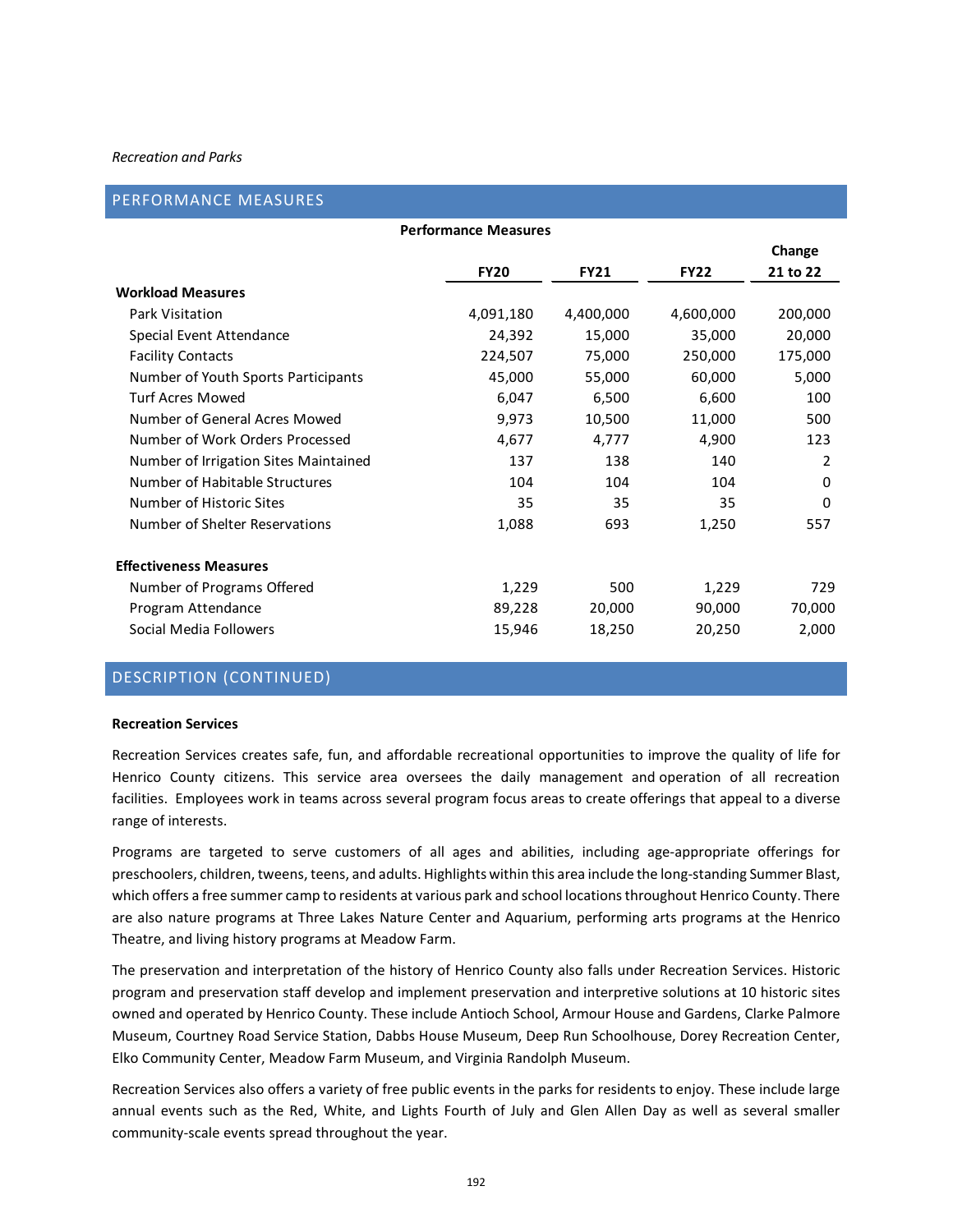Beginning in 2012, Recreation Services also assumed responsibility for promoting local tourism and attracting visitors to Henrico County. Since that time, various "Visit Henrico" efforts and initiatives have effectively marketed Henrico County as a destination of choice for cultural, family, and sports travel.

## **Administrative Services**

Administrative Services provides all necessary support for the department to fulfill its primary customer service mission and objectives. This area oversees the department's personnel, financial, and customer service needs, including accounts receivable and payable, procurement, records management, and customer registration.

It also includes the Capital Planning and Development work team, which provides professional expertise to lead the continued development and redevelopment of the Henrico County park system. This work team is responsible for master planning, design development, construction documentation, project bidding, and construction administration as well as maintaining the department's annual five-year Capital Improvement Program.

## OBJECTIVES

- To provide the citizens of Henrico County safe, clean, and well-maintained parks and facilities.
- To provide the citizens of Henrico County with a wide-range of convenient and affordable general-interest recreation programs, classes, activities, and special events.
- To maximize the use of parks, open space, athletic sites, and facilities.
- To cultivate an effective and dynamic workforce.
- To attract visitors to Henrico County as a premier family-and-friends tourism destination.

## BUDGET HIGHLIGHTS

The Division's FY2021-22 budget is \$21,695,455 which represents a \$3,520,900, or 19.4 percent increase when compared to the FY2020-21 budget. The personnel component increased \$2,141,446, or 15.7 percent. This increase is attributed to increased compensation for employees, restoring funding for hourly positions cut in response to the COVID-19 pandemic in the FY2020-21 budget, and rising healthcare and benefit costs. It should be noted that for FY2021-22 a total of \$431,851 in costs is being moved out of the Recreation and Parks budget into the new Sports and Entertainment Authority budget.

The operating component increased by \$580,557, or 13.2 percent. The operating change Is primarily related to the net difference between operating funds moved to the Sports and Entertainment Authority and the movement of funding for The Cultural Arts Center at Glen Allen from Non-Departmental to Recreation and Parks. The capital outlay budget increased by 798,897, or 837.7 percent. This increase is solely due to restoring funding that was cut from the FY2020-21 budget. The capital components will restore maintenance and equipment replacement programs vital to Division operations.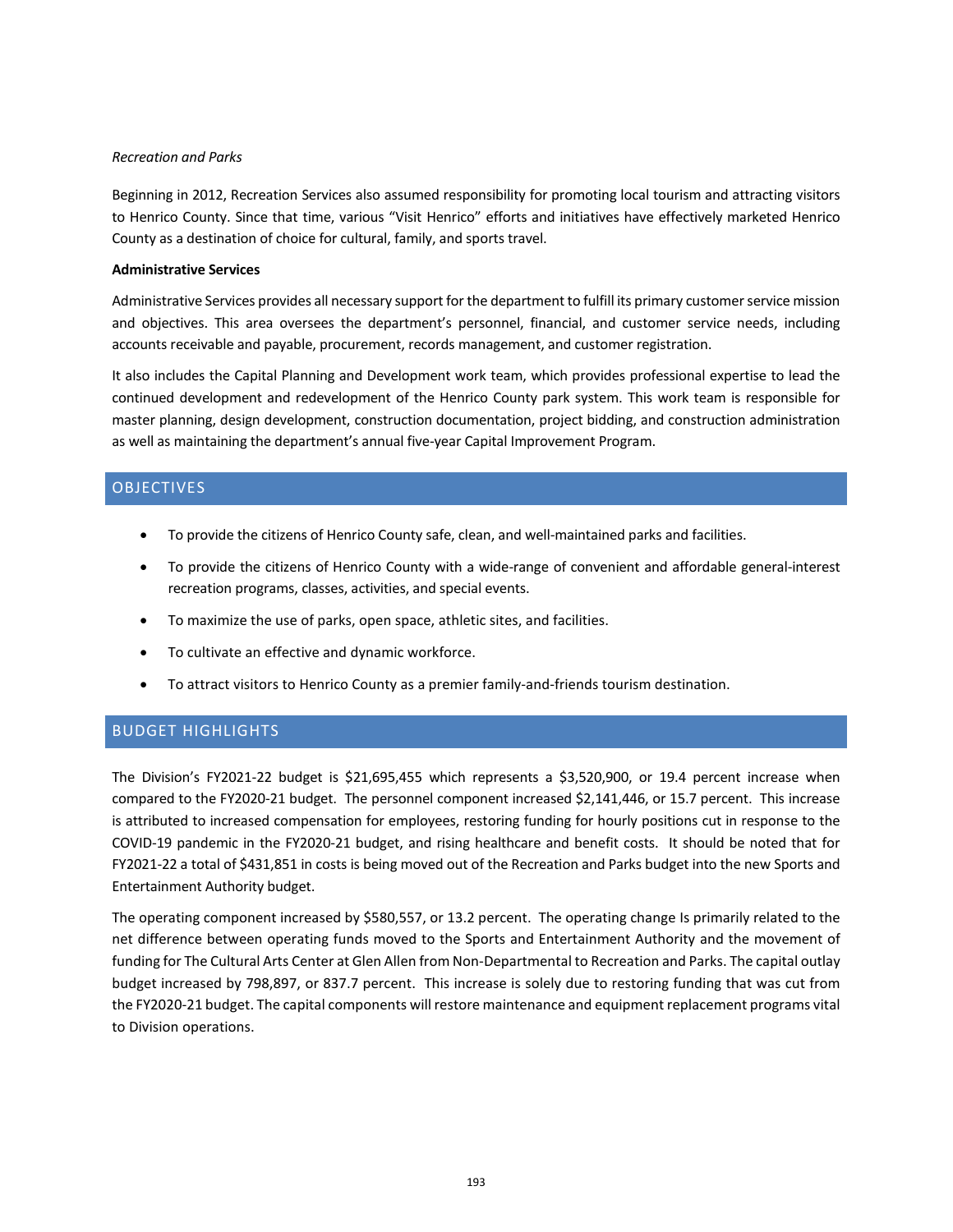## ADMINISTRATIVE SERVICES

The FY2021-22 budget for Administration totals \$2,494,425 and includes the Director's office, the Business Office, and Capital Planning and Development, and The Cultural Arts Center at Glen Allen. The budget for FY2021-22 reflects an increase of \$405,544, or 19.4 percent and is the result of the net difference between technology positions being moved from Recreation and Parks to Information Technology during FY2020-21, compensation increases for FY2021-22, and the addition of funding for The Cultural Arts Center.

## RECREATION SERVICES

The FY2021-22 budget for Recreation Services totals \$7,392,511, which reflects an increase of \$736,875, or 11.1 percent when compared to FY2020-21. This increase isrelated to the net difference in personnel expenses primarily associated with moving three positions to the Sports and Entertainment Authority paired with with restoring funding for temporary hourly positions cut due to the suspension of certain programs during the COVID-19 pandemic as well as increased healthcare costs.

Operating and Capital components include funds used to pay for equipment replacement expenses, to preserve historic artifacts, and to purchase new and replacement furniture and fixtures for the various recreation centers. Revenue collected as a set-up fee supports furniture replacement. This fee was approved in FY2001-02 and the replacement furniture expenditures program was approved in the FY2002-03 budget.

In a similar fashion, the FY2017-18 budget initiated the inclusion of \$20,000 annually for equipment replacement at the Eastern Henrico Recreation Center. This is funded through revenues collected from members for use of the facility.

#### PARK SERVICES

The budget for Park Services totals \$11,808,519 for FY2021-22 which represents an increase of \$2,378,481, or 25.2 percent, when compared to the FY2020-21 approved budget. This increase is driven by an increase in employee compensation and capital outlay of to restore funding cut in the FY2020-21 budget.

The equipment replacement program was initiated in the FY2008-09 budget in order to provide a regular replacement schedule for equipment when necessary. In FY2021-22, \$292,705 will go towards the replacement of mowers, trailers, landscaping equipment, utility vehicles, and other specialized equipment necessary for the maintenance of playing fields and park areas.

The Facility Rehabilitation portion of the budget totals \$508,782 in the FY2021-22 budget. This plan was initiated in the FY2000-01 budget in order to maintain the Division's facilities on a yearly basis. Types of projects in the Facility Rehabilitation program include painting, electrical, playground, scoreboard, turf, roofing, fencing, and HVAC. This funding is in addition to the Facility Rehabilitation program included in Henrico's Capital Improvements Program.

### REVENUES

The Division anticipates collecting revenue totaling \$576,000 in FY2021-22, which is flat compared to the approved FY2020-21 budget. Recreation generates revenues through tournament fees, program fees, and facility rentals. A new flat fee totaling 3.0 percent of the total registration fees collected by a tournament held within Henrico County will be implemented for new tournaments in FY2021-22. However, this revenue is not recognized in the FY2021-22 budget.